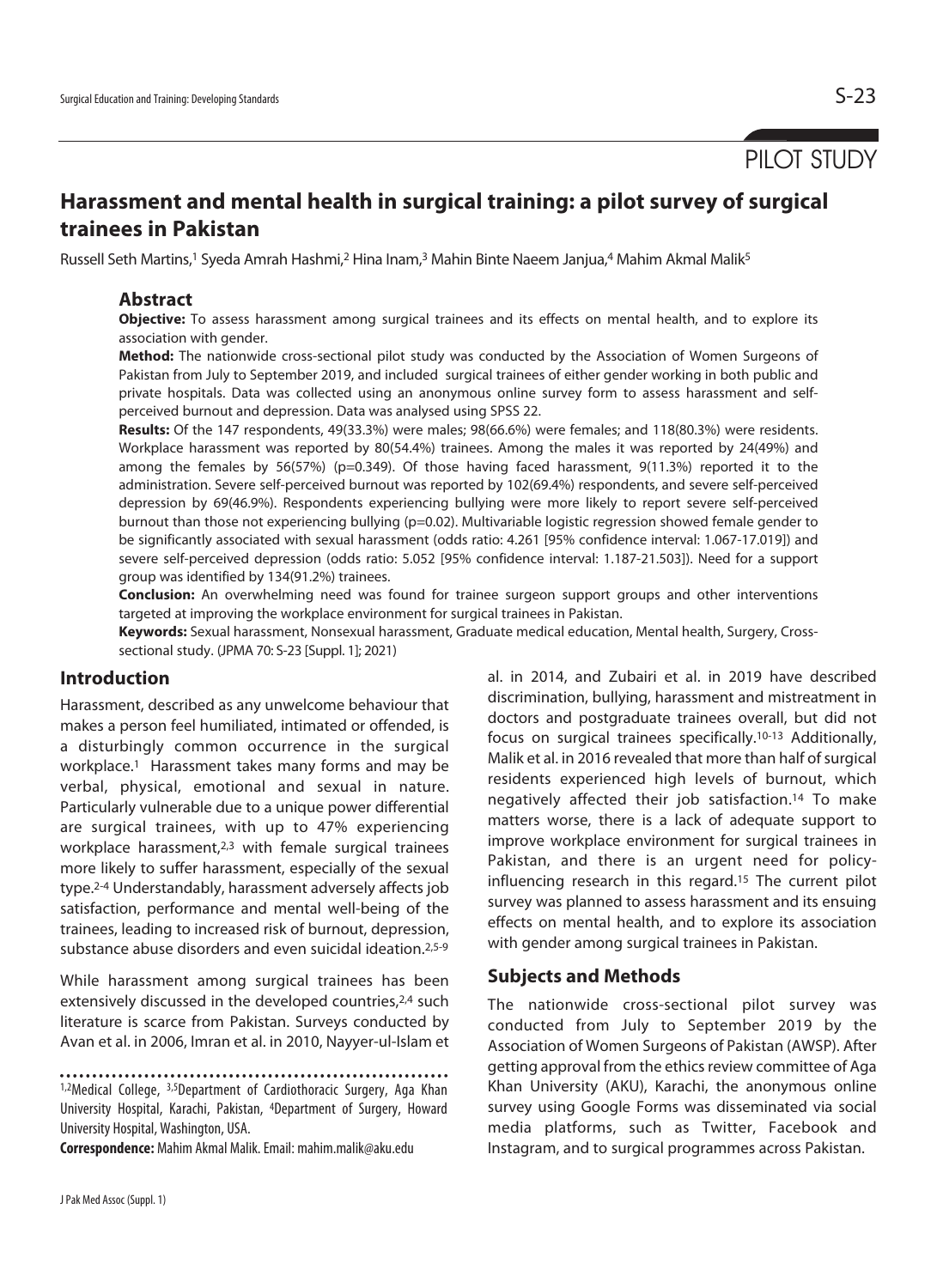The survey was designed by the research team and pretested for ambiguities prior to distribution to the participants. The target respondents were trainee surgeons in Pakistan, including surgical residents, fellows and senior medical officers.

The survey form had four sections: demographic and work characteristics; experience of harassment at workplace and response to harassment; perceived burnout and depression which asked the participants how burntout/depressed they felt, and their responses were scored on a 5-point Likert scale that were categorised as 1= none,  $2-3$  = mild-to-moderate,  $4-5$  = severe; and the perceived need for trainee surgeon support groups.

Data was analysed using SPSS 22. Qualitative variables were presented as frequencies and percentages and were assessed using Chi-squared/Fisher exact tests. Multivariable logistic regression, adjusted for age, position and specialty, was performed with gender as the dependent variable. Odds ratio (OR) and 95% confidence interval (CI) were calculated. P<0.05 was considered statistically significant.

# **Results**

Of the 147 respondents, 49(33.3%) were males; 98(66.6%) were females; 118(80.3%) were residents; and 132(89.8%) were aged 25-35 years (Table-1). Of the total, 68(45%) were from general surgery, followed by subspecialties neurosurgery 18(12.2%), plastic surgery 12(8.2%), orthopaedic surgery 12(7.5%), urology 9(6%),

**Table-2:** Harassment and mental health amongst surgical trainees in Pakistan.

S-24 Surgical Education and Training: Developing Standards

**Table-1:** Demographics and work characteristics of the respondents.

| <b>Variable</b>               | Overall (N=147) | Males ( $N=49$ ) | Females (N=98) | P-Value |
|-------------------------------|-----------------|------------------|----------------|---------|
|                               | $n$ (%)         | $n$ (%)          | n (%)          |         |
|                               |                 |                  |                |         |
| Age                           |                 |                  |                |         |
| $<$ 25 Years                  | 3(2.0)          | 0(0)             | 3(3.1)         |         |
| 25-35 Years                   | 132 (89.8)      | 48 (98.0)        | 84 (85.7)      | 0.061   |
| 35.1-45 Years                 | 11(7.5)         | 1(2.0)           | 10 (10.2)      |         |
| $>45$ Years                   | 1(0.7)          | 0(0)             | 1(1.0)         |         |
| <b>Marital Status</b>         |                 |                  |                |         |
| Married                       | 68 (46.3)       | 27(55.1)         | 41 (41.8)      |         |
| Single                        | 76 (51.7)       | 31 (42.9)        | 55 (56.1)      | 0.308   |
| <b>Divorced</b>               | 3(2.0)          | 1(2.0)           | 2(2.0)         |         |
| <b>Province</b>               |                 |                  |                |         |
| Sindh                         | 111(75.5)       | 42 (85.7)        | 69 (70.4)      |         |
| Punjab                        | 32 (21.8)       | 7(14.3)          | 25 (25.5)      | 0.179   |
| <b>Others</b>                 | 4(2.7)          | 0(0)             | 3(3.1)         |         |
| <b>Position</b>               |                 |                  |                |         |
| Resident                      | 118 (80.3)      | 41 (83.7)        | 77 (78.6)      |         |
| <b>Senior Medical Officer</b> | 19 (12.9)       | 7(14.3)          | 12(12.2)       | 0.294   |
| Fellow                        | 3(2.0)          | 1(2.0)           | 2(2.1)         |         |
| <b>Other</b>                  | 7(4.8)          | 0(0)             | 7(7.1)         |         |
| <b>Sub-Specialty</b>          |                 |                  |                |         |
| <b>General Surgery</b>        | 67(45.6)        | 17(34.7)         | 50 (51.0)      | 0.061   |
| <b>Other Subspecialty</b>     | 80 (54.4)       | 32(65.3)         | 48 (49.0)      |         |
| <b>Hospital</b>               |                 |                  |                |         |
| <b>Private Sector</b>         | 93 (63.3)       | 42 (85.7)        | 51 (52.0)      | < 0.001 |
| <b>Public Sector</b>          | 54 (36.7)       | 7(14.3)          | 47 (48.0)      |         |
| <b>Work Hours</b>             |                 |                  |                |         |
| $< 80$ Hours                  | 74 (50.3)       | 10 (20.4)        | 64 (65.3)      | < 0.001 |
| $> 80$ Hours                  | 73 (49.7)       | 39 (79.6)        | 34 (34.7)      |         |

| <b>Variable</b>                | Overall (N=147) | Males $(N=49)$ | Females (N=98) | <b>P-Value</b> |
|--------------------------------|-----------------|----------------|----------------|----------------|
|                                | $n$ (%)         | $n$ (%)        | $n$ (%)        |                |
| Any Workplace Harassment       | 80 (54.4)       | 24 (49.0)      | 56 (57.1)      | 0.349          |
| <b>Types of Harassment</b>     |                 |                |                |                |
| Verbal                         | 72 (49.0)       | 22 (44.9)      | 50 (51.0)      | 0.484          |
| Mental                         | 61(41.5)        | 19 (38.8)      | 42 (42.9)      | 0.349          |
| Bullying                       | 45 (30.6)       | 15(30.6)       | 30 (30.6)      | > 0.999        |
| Physical                       | 17(11.6)        | 5(10.2)        | 12(12.2)       | 0.715          |
| Sexual                         | 19 (12.9)       | 3(6.1)         | 16(16.3)       | 0.082          |
| <b>Reporting of Harassment</b> | $N = 80$        | $N = 24$       | $N = 56$       |                |
| Reported to Administration     | 9(11.3)         | 5(20.8)        | 4(7.1)         | 0.119          |
| Did Not Report                 | 71 (88.7)       | 19 (79.2)      | 52 (92.9)      |                |
| <b>Burnout</b>                 |                 |                |                |                |
| None                           | 4(2.7)          | 1(2.0)         | 3(3.1)         |                |
| Mild-to-Moderate               | 41(27.9)        | 11(22.4)       | 30(30.6)       | 0.521          |
| Severe                         | 102(69.4)       | 37 (75.5)      | 65(66.3)       |                |
| <b>Depression</b>              |                 |                |                |                |
| None                           | 16(10.9)        | 7(14.3)        | 9(9.2)         |                |
| Mild-to-Moderate               | 62(42.2)        | 22 (44.9)      | 40 (40.8)      | 0.473          |
| Severe                         | 69 (46.9)       | 20(40.8)       | 49 (50.0)      |                |
| <b>Need for Support Groups</b> | 134 (91.2)      | 43 (87.8)      | 91 (92.9)      | 0.304          |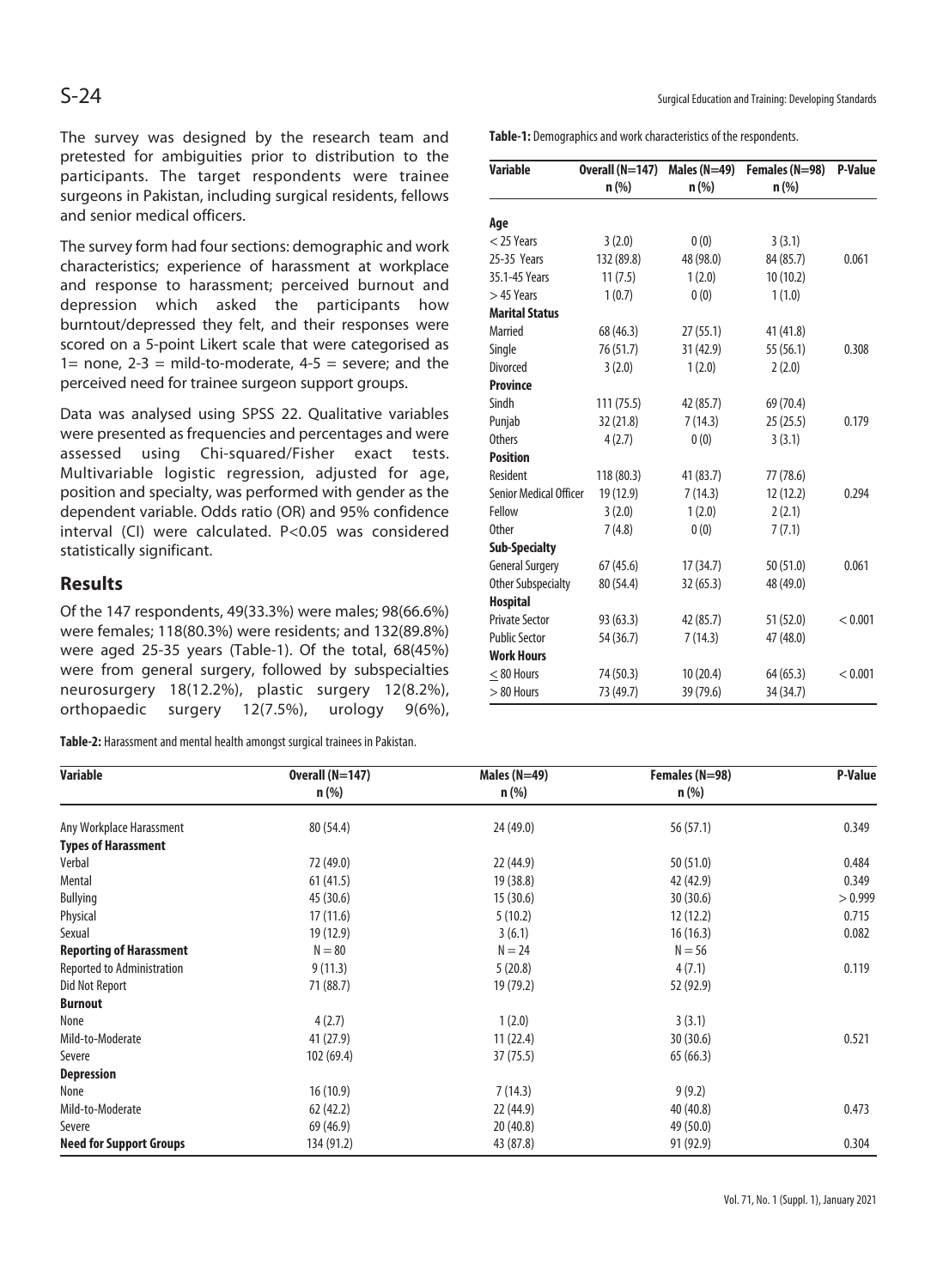#### **Table-3:** Multivariable Logistic Regression.

\*adjusted for Age, Marital Status, Province, Specialty, Residency Sector, Position.

| <b>Variable</b>            | <b>Female Gender</b>  |                |  |
|----------------------------|-----------------------|----------------|--|
|                            | Adjusted OR (95% CI)  | <b>P-Value</b> |  |
| Any Harassment             | 1.570 [0.705-3.495]   | 0.27           |  |
| <b>Types of Harassment</b> |                       |                |  |
| Verbal                     | 1.565 [0.702-3.486]   | 0.273          |  |
| Mental                     | 1.509 [0.676-3.369]   | 0.315          |  |
| <b>Bullying</b>            | 0.847 [0.357-2.012]   | 0.707          |  |
| Physical                   | 1.326 [0.389-4.521]   | 0.652          |  |
| Sexual                     | 4.261 [1.067-17.019]  | 0.04           |  |
| <b>Burnout</b>             |                       |                |  |
| None                       | Reference             |                |  |
| Mild-to-Moderate           | 4.730 [0.190-117-663] | 0.343          |  |
| Severe                     | 4.178 [0.178-98.331]  | 0.375          |  |
| <b>Depression</b>          |                       |                |  |
| None                       | Reference             |                |  |
| Mild-to-Moderate           | 2.775 [0.648-11.860]  | 0.168          |  |
| Severe                     | 5.052 [1.187-21.503]  | 0.028          |  |

OR: Odds ratio; CI: Confidence interval.

cardiothoracic surgery 9(6%), ophthalmology 9(5.4%), otolaryngology 5(3.4%) and paediatric surgery 5(3.4%). The majority of trainees were from a private sector hospital (63.3%). There were more female trainees working at public sector hospitals compared to male trainees (p<0.001).

Workplace harassment was reported by 80(54.4%) trainees. Among the males it was reported by 24(49%) and among the females by 56(57%) (p=0.349). Of those having faced harassment, 9(11.3%) reported it to the administration. Severe self-perceived burnout was reported by 102(69.4%) respondents, and severe selfperceived depression by 69(46.9%). Need for a support group was identified by 134(91.2%) trainees (Table-2). Respondents experiencing bullying were more likely to report severe self-perceived burnout than those not experiencing bullying (p=0.02). Self-perceived depression and burnout were strongly associated with each other (p<0.001).

When in need of emotional support, the majority of trainees reported going to their friends 105(71.4%), followed by parents 76(51.7%) and mentors 34(23.1%). Amongst those experiencing harassment, the commonest response was to ignore the incident 45(56.3%), followed by sharing the incident with a friend 42(52.5%), or seeking support 29(36.3%). Trainees working at private sector hospitals were more likely to experience sexual harassment (p=0.042) compared to those working in public sector hospitals.

Trainees living alone had a significantly higher prevalence of severe burnout compared to those living with their families (p=0.018). Trainees who were currently married were more likely to report severe burnout than those not married (p=0.042). Female trainees currently married were more likely to report severe depression than those not married (p=0.013).

The experience of harassment was most common in paediatric surgery (n=4; 80%), cardiothoracic surgery (n=7; 77.8%), and neurosurgery (n=13; 72.2%), and least common in plastic surgery (n=4; 33.3%), general surgery (n=33; 47.1%), and ophthalmology (n=4; 50%). Sexual harassment was most prevalent in cardiothoracic surgery  $(n=2; 22.2%)$  and neurosurgery  $(n=4; 22.2%)$ . Rates of severe burnout and severe depression were highest in paediatric surgery (both n=4; 80%) and otolaryngology (severe burnout: n=5; 100%; severe depression n=3; 60%).

Multivariable logistic regression showed female gender to be significantly associated with sexual harassment (OR: 4.261 [95% CI: 1.067-17.019]) and severe self-perceived depression (OR: 5.052 [95% CI: 1.187-21.503]) (Table-3).

# **Discussion**

Though the period of surgical education and training is amongst the most formative in a budding surgeon's career, it is also as trainees when young surgeons are most vulnerable to harassment in the workplace. Our pilot survey describes the prevalence and types of harassment faced by surgical trainees in Pakistan, and explores associations with burnout and depression. Our results show that more than half of surgical trainees experience some form of harassment during their training. Alarmingly, the vast majority of harassment has gone unreported. In addition, 69.4% of trainees reported experiencing severe burnout and 46.9% severe depression. The need for surgical trainee support groups was unanimous, with more than 90% respondents expressing a need for such groups.

In our study, 54.4% of trainees reported facing harassment, most frequently verbal (49%) and mental (41.%) harassment, and bullying (30.6%). Rates of harassment were similarly high amongst trainees of both genders, though sexual harassment was significantly associated with female trainees (OR: 4.261). These findings align somewhat with previous literature. A systematic review by Huang et al. revealed a pooled incidence of harassment of 31.2%, with high heterogeneity, and incidences in individual studies ranging from 9.7%-71%<sup>1</sup>. The same review also reported a pooled incidence of bullying between 37.7%-40.3%<sup>1</sup>. In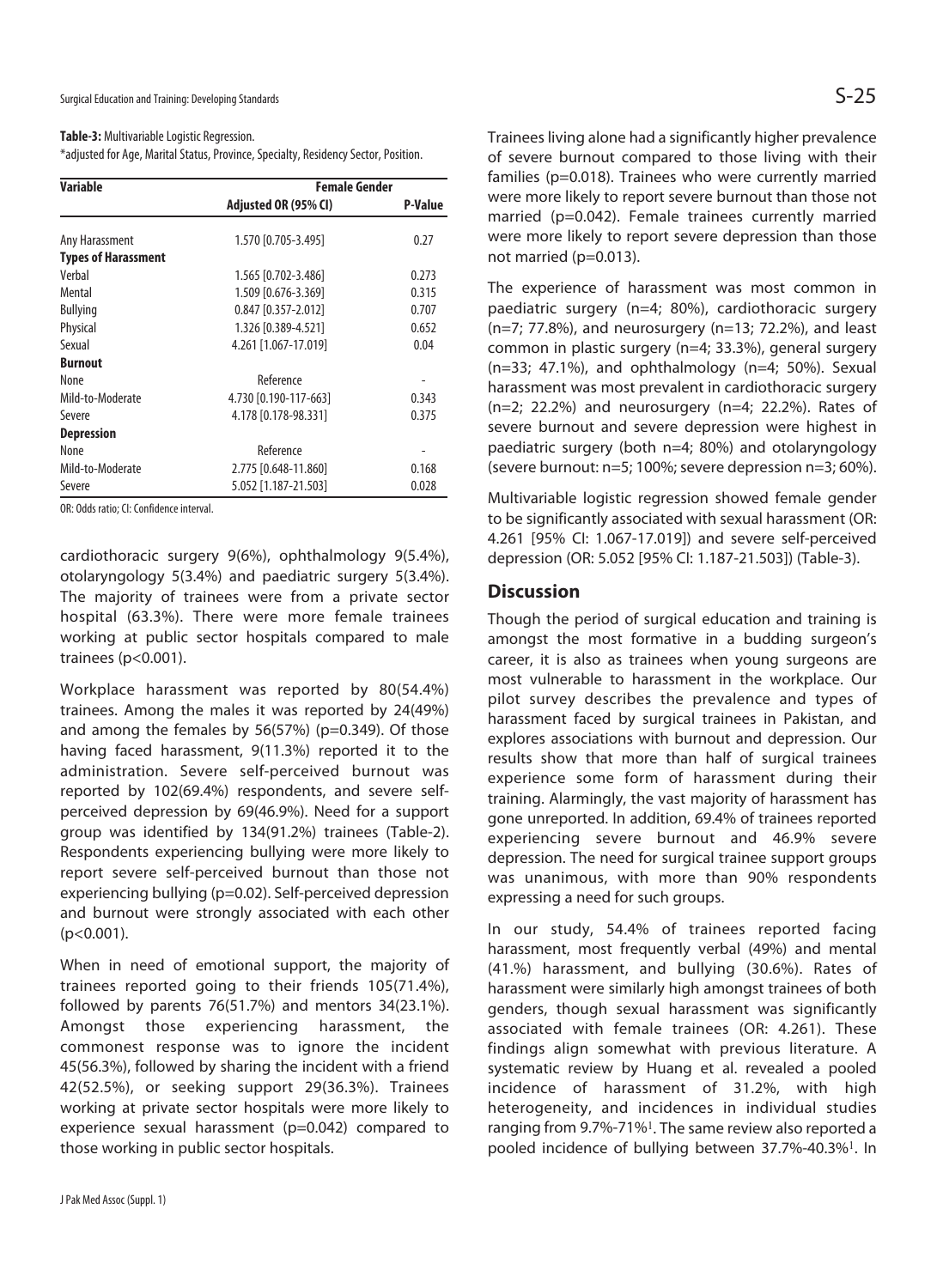Pakistan, previous surveys reveal incidences of bullying and harassment of around 63% amongst junior doctors and trainees, although these are not specific to surgical trainees11-13. Furthermore, similar to our findings, female surgical trainees have been consistently found to be at higher risk of sexual harassment in the workplace <sup>2-4</sup>. The incidence of sexual harassment amongst female trainees in our study was 16.3%, which is similar to the 19.9% reported by Hu et al. in their national survey of surgical residents in the US<sup>2</sup>.

Unfortunately, despite the high prevalence of harassment amongst trainees in our study, only 11.3% reported their experience to their hospital's or institution's administration. This is similar to a previous study in Pakistan, where the majority of victims of bullying did not complain to their administration after experiencing bullying<sup>11</sup>. Major reasons for not reporting incidents range from being afraid of the consequences of complaining to trying to cope with it oneself <sup>11</sup>. This only emphasizes the position of vulnerability of surgical trainees, as in many cases the perpetrator of harassment or bullying may be none other than surgical faculty and/or senior residents or fellows<sup>2,11</sup>. Our results reiterate a call to action for institutions across the country to work toward establishing safe disclosure policies and formulating reporting mechanisms that ensure protection and anonymity for the victim. Lastly, our study found that sexual harassment was more commonly experienced by trainees at private sector hospitals compared to those at public sector/government hospitals and surgical specialties with the highest rates of harassment were Pediatric Surgery, Cardiothoracic Surgery, and Neurosurgery. To the best of our knowledge, there are no studies from Pakistan comparing harassment and mistreatment between private hospitals and public hospitals, or between surgical sub-specialties, and these findings highlight areas requiring further exploration.

Our results revealed that 69.4% of surgical trainees reported severe self-perceived burnout, and 46.9% severe self-perceived depression, with the risk of severe depression significantly higher in women (OR: 5.052). Although our survey did not use validated tools to measure burnout and depression, our results based on a self-perceived rating of burnout and depression are comparable to previous studies. A study by Bui et al. across urban academic surgery programs in the US reported incidences of burnout and depression to be 63.2% and 36.6%, respectively<sup>16</sup>. A meta-analysis by Low et al. similarly revealed a pooled incidence of burnout of 52.27% amongst surgical residents<sup>17</sup>. In the national survey of surgical residents in the US, Hu et al. reported a

prevalence of weekly burnout symptoms amongst 38.5% of trainees, with these symptoms being associated with harassment and mistreatment<sup>2</sup>. This is corroborated by our study, as trainees experiencing bullying were more likely to report severe self-perceived burnout as compared to those not experiencing bullying. Furthermore, our study revealed self-perceived burnout and depression amongst surgical trainees to be strongly associated with each other, and this is also supported by previous literature18,19. In addition, rates of severe selfperceived burnout and depression in our study were highest in Pediatric Surgery and Otolaryngology. This is in contrast to the study by Bui et al., which reported the highest rates of burnout and depression in Obstetrics and Gynecology, Orthopedic Surgery, and Neurosurgery<sup>16</sup>, and a meta-analysis by Low et al. which reported the highest incidence of burnout in General Surgery<sup>17</sup>.

When in need of emotional support, the majority of respondents in our study reported going to their friends (71.4%) or parents (51.7%), with less than a quarter going to their mentors. Similarly, responses to harassment also most commonly included ignoring the incident (56.3%) or sharing it with a friend (52.5%). Moreover, respondents wholeheartedly expressed the need for institutional trainee support groups to help with stress control (85.1%), mentoring (82.1%), and work-life balance (67.9%). These results serve to illustrate a very serious issue across most postgraduate training programs in Pakistan: the lack of institutional support towards trainees in matters such as reporting and taking action against harassment, safeguarding mental well-being, and imparting mentorship. Although the Protection Against Harassment of Women at Workplace Act (2010)<sup>20</sup>, the Punjab Healthcare Commission Act (2010)<sup>21</sup> and the Sindh Healthcare Commission Act (2013)<sup>22</sup> emphasize on the need to report and act upon harassment faced in the healthcare workplace, very few hospitals and institutions have progressed towards developing formal reporting and investigatory systems. Moreover, most surgical training programs in the country lack platforms that make trainee well-being an institutional priority .When judiciously implemented, simple interventions such as mentorship and coaching programs for professional and personal development, faculty wellness champions, peer support programs, process groups, and stress-relieving group activities, may all help promote trainee mental wellness in the surgical workplace<sup>16,23</sup>. It is of utmost importance that the medical and surgical community in Pakistan work at the institutional and national level towards the development of zero tolerance harassment policies and interventions to resolve harassment incidents and protect the mental well-being of surgical trainees. The College of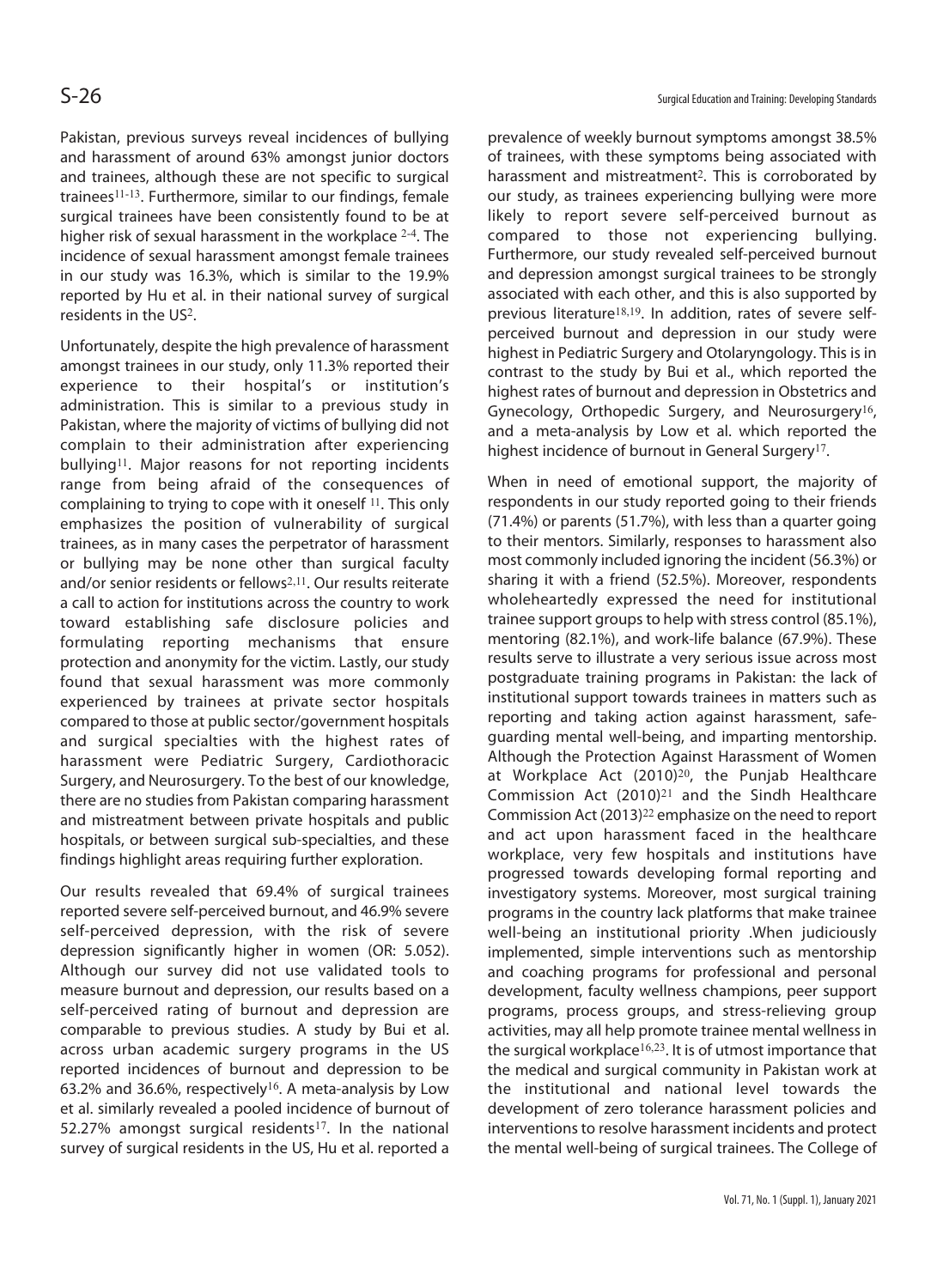Physicians and Surgeons Pakistan (CPSP) is suitably placed to coordinate anti-harassment and mental health policy nationally across hospitals and institutions in Pakistan. Additionally, the CPSP must also use existing databases of trainee emails and contacts to conduct comprehensive, nationwide assessments of trainee mistreatment and mental health, so as to build on the results of this pilot survey to develop evidence-based action plans to protect surgical trainees across the country.

Limitations of our pilot survey include its sample size which was restricted due to the lack of access to a universal platform for survey dissemination amongst surgical trainees across the country. This was also the reason for inadequate representation from provinces other than Sindh and Punjab. Moreover, the majority of female respondents could be a result of a response bias due to the survey being conducted under an organization titled the Association of Women Surgeons in Pakistan. Lastly, our survey did not use any full validated tools to measure burnout and depression, but rather gauged respondents' perceptions about their own mental wellbeing. Nevertheless, the findings of our pilot survey lay a solid foundation and reference for future related research and policy, and represent an important preliminary step for a better workplace for surgical trainees in Pakistan.

# **Conclusion**

Harassment, most frequently verbal and mental, is experienced by a large proportion of surgical trainees in Pakistan, with most cases passing unreported to the administrations. Although overall harassment is similarly prevalent amongst male and female trainees, women are at a greater risk of sexual harassment. In addition, many surgical trainees also face burnout and depression, which may be associated with certain forms of harassment, such as bullying. Lastly, there was an overwhelming need for trainee surgeon support groups, and other policies and interventions targeted at improving the workplace environment for surgical trainees in Pakistan.

**Acknowledgements:** We are grateful to Taleaa Masroor, a medical student at the Aga Khan University, for assisting in data collection and to the members of the Association of Women Surgeons of Pakistan (AWSP) for their assistance with the creation, piloting and dissemination of the survey at the national level.

### **Disclaimer:** None.

**Conflict of Interest:** None.

## **Source of Funding:** None.

### **References**

- 1. Huang Y, Chua TC, Saw RPM, Young CJ. Discrimination, Bullying and Harassment in Surgery: A Systematic Review and Metaanalysis. World J Surg 2018;42:3867-73. doi: 10.1007/s00268-018- 4716-5.
- 2. Hu YY, Ellis RJ, Hewitt DB, Yang AD, Cheung EO, Moskowitz JT, et al. Discrimination, Abuse, Harassment, and Burnout in Surgical Residency Training. N Engl J Med 2019;381:1741-52. doi: 10.1056/NEJMsa1903759.
- 3. Nukala M, Freedman-Weiss M, Yoo P, Smeds MR. Sexual Harassment in Vascular Surgery Training Programs. Ann Vasc Surg 2020;62:92-7. doi: 10.1016/j.avsg.2019.05.011.
- 4. Halim UA, Riding DM. Systematic review of the prevalence, impact and mitigating strategies for bullying, undermining behaviour and harassment in the surgical workplace. Br J Surg 2018;105:1390-97. doi: 10.1002/bjs.10926.
- 5. Aldrees T, Hassouneh B, Alabdulkarim A, Asad L, Alqaryan S, Aljohani E, et al. Burnout among plastic surgery residents. National survey in Saudi Arabia. Saudi Med J 2017;38:832-6. doi: 10.15537/smj.2017.8.18346.
- 6. Chow OS, Sudarshan M, Maxfield MW, Seese LM, Watkins AA, Fleishman A, et al. National Survey of Burnout and Distress among Cardiothoracic Surgery Trainees. Ann Thorac Surg 2020;2020:0003-4975(20)31358-8. doi: 10.1016/j.athoracsur.2020.06.062. [ahead of print]
- 7. Elmore LC, Jeffe DB, Jin L, Awad MM, Turnbull IR. National Survey of Burnout among US General Surgery Residents. J Am Coll Surg 2016;223:440-51. doi: 10.1016/j.jamcollsurg.2016.05.014.
- 8. Patti MG, Schlottmann F, Sarr MG. The Problem of Burnout Among Surgeons. JAMA Surg 2018;153:403-04. doi: 10.1001/jamasurg.2018.0047.
- 9. Williford ML, Scarlet S, Meyers MO, Luckett DJ, Fine JP, Goettler CE, et al. Multiple-Institution Comparison of Resident and Faculty Perceptions of Burnout and Depression During Surgical Training. JAMA Surg 2018;153:705-11. doi: 10.1001/jamasurg.2018.0974.
- 10. Avan BI, Raza SA, Khokhar S, Awan F, Sohail N, Rashid S, et al. Residents' perceptions of work environment during their postgraduate medical training in Pakistan. J Postgrad Med 2006;52:11-8.
- 11. Imran N, Jawaid M, Haider II, Masood Z. Bullying of junior doctors in Pakistan: a cross-sectional survey. Singapore Med J 2010;51:592-5.
- 12. Nayyer-ul-Islam, Yousuful-Islam M, Farooq MS, Mazharuddin SM, Hussain SA, Umair-ul-Islam. Workplace violence experienced by doctors working in government hospitals of Karachi. J Coll Physicians Surg Pak 2014;24:698-9.
- 13. Zubairi AJ, Ali M, Sheikh S, Ahmad T. Workplace violence against doctors involved in clinical care at a tertiary care hospital in Pakistan. J Pak Med Assoc 2019;69:1355-9.
- 14. Malik AA, Bhatti S, Shafiq A, Khan RS, Butt UI, Bilal SM, et al. Burnout among surgical residents in a lower-middle income country - Are we any different? Ann Med Surg (Lond) 2016;9:28- 32. doi: 10.1016/j.amsu.2016.05.012.
- 15. Shiwani MH, Elenin H. Bullying and harassment at workplace: are we aware? J Pak Med Assoc 2010;60:516-7.
- 16. Bui AH, Ripp JA, Oh KY, Basloe F, Hassan D, Akhtar S, et al. The impact of program-driven wellness initiatives on burnout and depression among surgical trainees. Am J Surg 2020;219:316-21. doi: 10.1016/j.amjsurg.2019.10.027.
- 17. Low ZX, Yeo KA, Sharma VK, Leung GK, McIntyre RS, Guerrero A, et al. Prevalence of Burnout in Medical and Surgical Residents: A Meta-Analysis. Int J Environ Res Public Health 2019;16:e1479. doi: 10.3390/ijerph16091479.